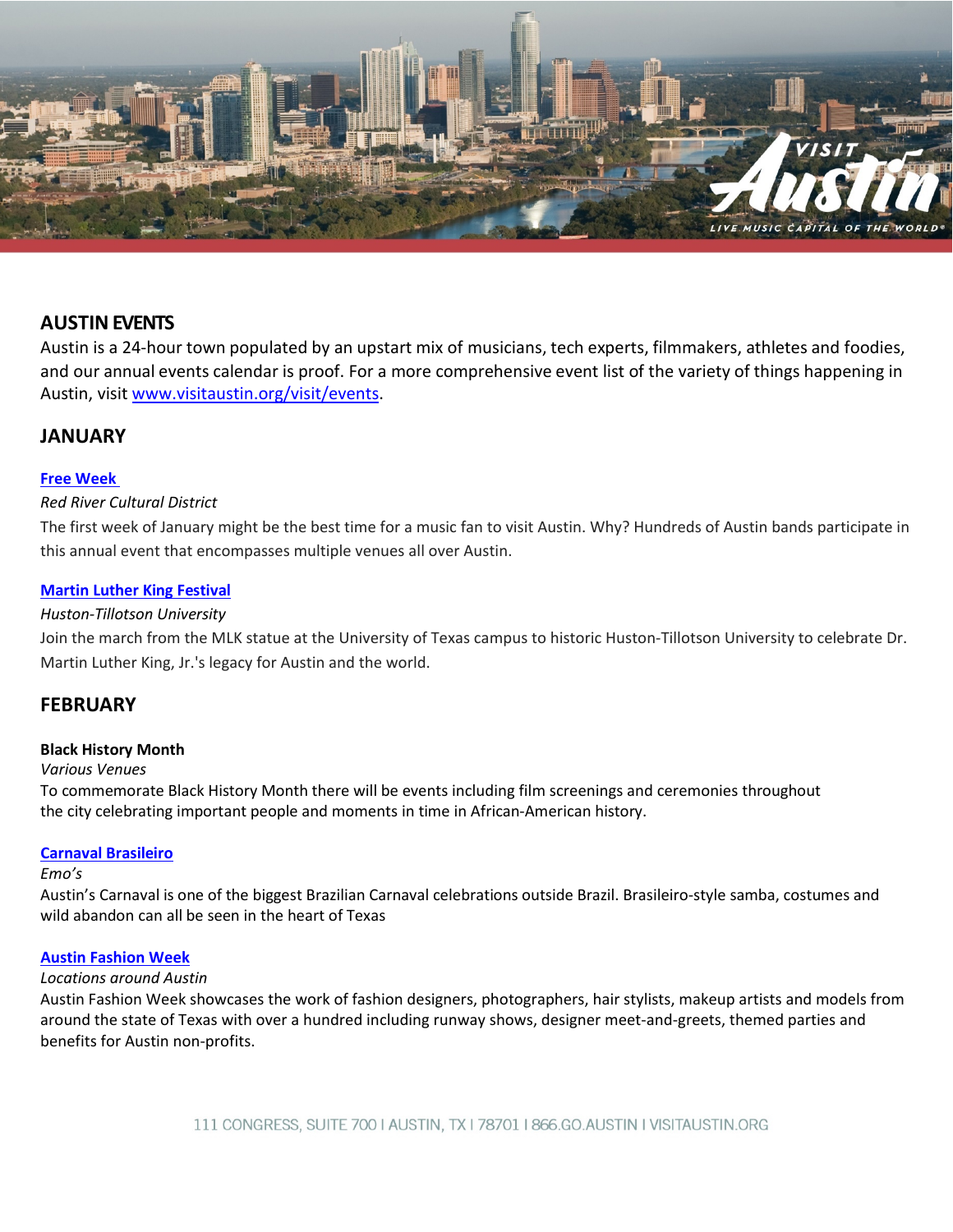## **[Austin Marathon &](http://www.youraustinmarathon.com/) Half Marathon**

## *Downtown Austin*

Austin will welcome nearly 20,000 participants from around the world for the Annual Austin Marathon & Half Marathon. This exciting event showcases Austin's scenic urban landscape for both runners and spectators alike.

# **MARCH**

## **Blancpain GT [World Challenge](http://www.circuitoftheamericas.com/world-challenge)**

## *Circuit of The Americas*

The Blancpain GT World Challenge offers unparalleled access to more makes and models than any other racing series. This series features more than 100 production-based cars (like the ones you drive) that have been prepped specially for racing. There will even be access to the paddock to see the cars up close, hear the engines roar and speak with the drivers.

## **SXSW® Music, Film and Interactive [Conferences and](http://www.sxsw.com/) Festivals**

## *Various Locations*

Austin Convention Center and more than 50 venues host noted filmmakers, musicians and multimedia artists from around the world converge to showcase music, film and interactive media during this internationally-recognized event.

## **Rodeo [Austin](http://www.rodeoaustin.com/)**

## *Travis County Exposition Center*

Since its inception in 1938, this local event has grown from a simple stock show featuring 16 animals into one of the state's premier rodeos. Over the course of two weeks, the Rodeo features 10 ProRodeo events, a family-friendly fair, daily concerts and more.

## **St. [Patrick's](http://www.stpatricksdayaustin.com/) Day Festival**

## *Jourdan-Bachman Pioneer Farms*

This family-friendly St. Patrick's Day fest celebrates all things Irish. Come enjoy authentic Celtic music and dancers, Irish language workshops, the finest Irish imports and plenty of good craic!

## **[IndyCar Classic](http://www.circuitoftheamericas.com/indy)**

## *Circuit of the Americas*

The popular, American-bred IndyCar series tackles COTA's curves this March. On top of all the action on track, IndyCar attendees with Saturday admission will also be treated to a special COTA Super Stage performance from Grammy Award winning rock band Muse

## **[World Golf Championships-Dell Technology Match Play](https://www.pgatour.com/tournaments/wgc-dell-technologies-match-play.html)**

## *Austin Country Club*

The WGC - Dell Technologies Match Play returns to historic Austin Country Club, bringing the top 64 golfers in the world for a weekend of golf action.

## **Clyde [Littlefield Texas](http://www.texassports.com/) Relays**

## *The University of Texas*

This premier track and field event brings together the best high school, college and professional athletes from across Texas, the U.S. and the world.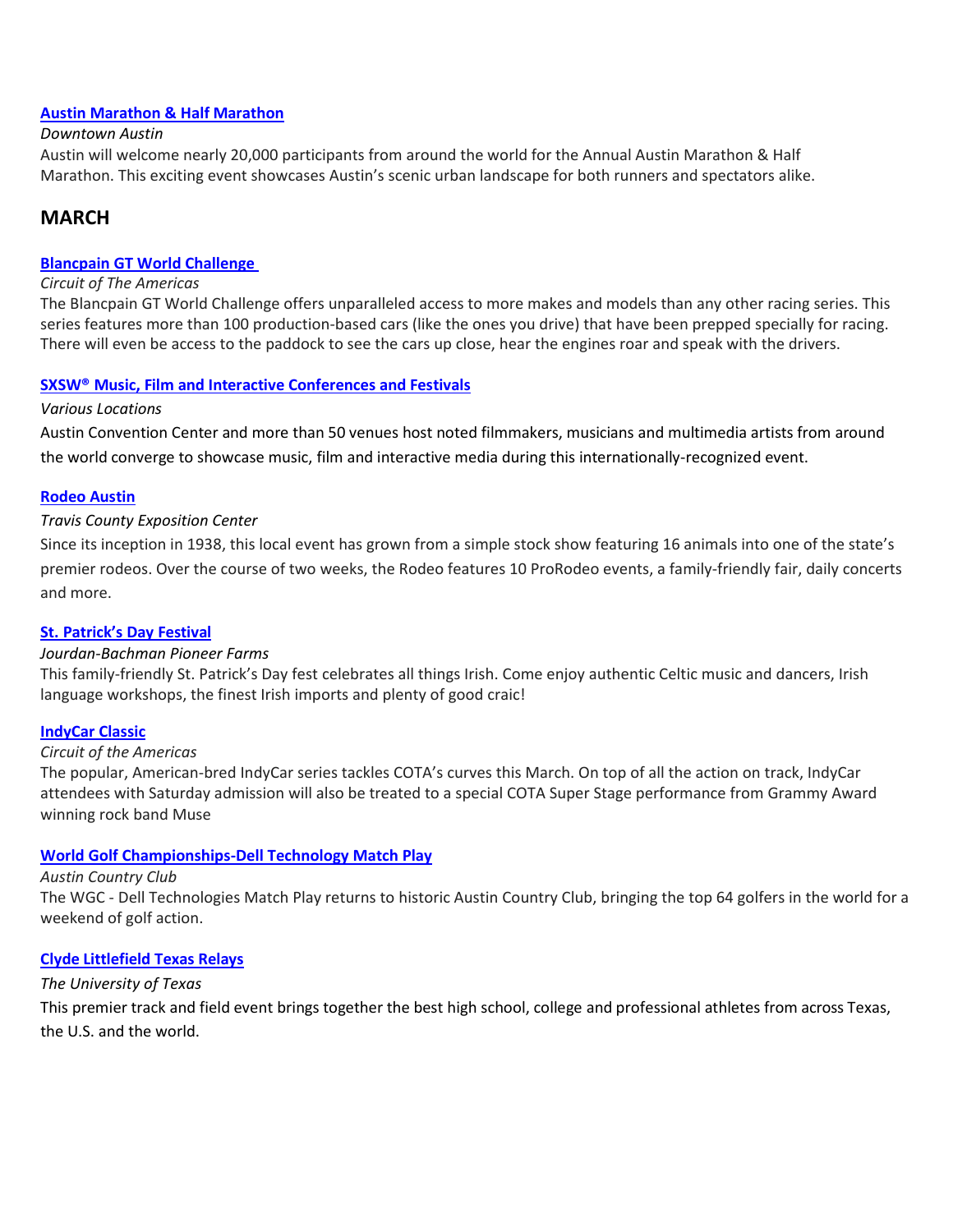## **Zilker Garden [Festival](https://worldloveflowers.com/events/zilker-garden-festival-2019/)**

## *Zilker Botanical Garden*

For more than 60 years, the annual Zilker Garden Festival has been a one-stop, garden shopping destination when spring arrives in Central Texas. A family-friendly event, the garden festival offers something for everyone, including the annual flower show, live music, gardening talks, a kid's corner and food court.

## **[ABC Kite Fest](https://www.abckitefest.org/)**

## *Zilker Park*

The nation's oldest kite festival features hundreds of kites in the air and is free to attend for people of all ages; complete with kite flying contests, food, games and more.

## **Austin Urban Music [Festival](http://www.urbanmusicfest.com/)**

## *Auditorium Shores*

More than 15,000 music revelers converge on Lady Bird Lake's Auditorium Shores to enjoy Austin's only music festival focused on R&B, neo-soul and hip-hop music.

## **APRIL**

## **[Old Settler's Music Festival](http://www.oldsettlersmusicfest.org/)**

## *Tilmon, TX*

Central Texas' signature music event featuring Grammy-winning Americana, arts and crafts, camping, food and libations. Acoustic jazz, blues and bluegrass are all performed by old-time local faves and award-winning artists from around the world.

## **[Art City Austin](http://www.artallianceaustin.org/artcity)**

## *Palmer Event Center*

Austin's original fine arts festival and national juried art show of 200 locally and nationally recognized artists and galleries is a family friendly event featuring local food trailers, beer, cocktails and interactive projects for kids of all ages.

## **[Capitol 10K](http://www.cap10k.com/participant-info/registration/)**

## *Downtown Austin*

Texas' largest 10K race and one of the nation's top runs draws some 18,000 serious and not-so-serious runners.

## **[Austin Food + Wine Festival](http://www.austinfoodandwinefestival.com/)**

## *Auditorium Shores*

Join top chef talent, sommeliers and winemakers from across the nation and Austin's own acclaimed gourmet scene for an indulgent, three-day epicurean adventure unlike any other, topped off with live musical performances.

## **[Moontower Comedy](http://www.moontowercomedyfestival.com/) Festival**

## *The Paramount Theatre and other locations*

Moontower Comedy & Oddity Festival presented by the Paramount Theatre brings to Austin, TX some of the funniest, wittiest and oddest world-class comics from around the globe. National headliners, up-and-comer and local Austin-based comedians ensure a hilarious night of fun.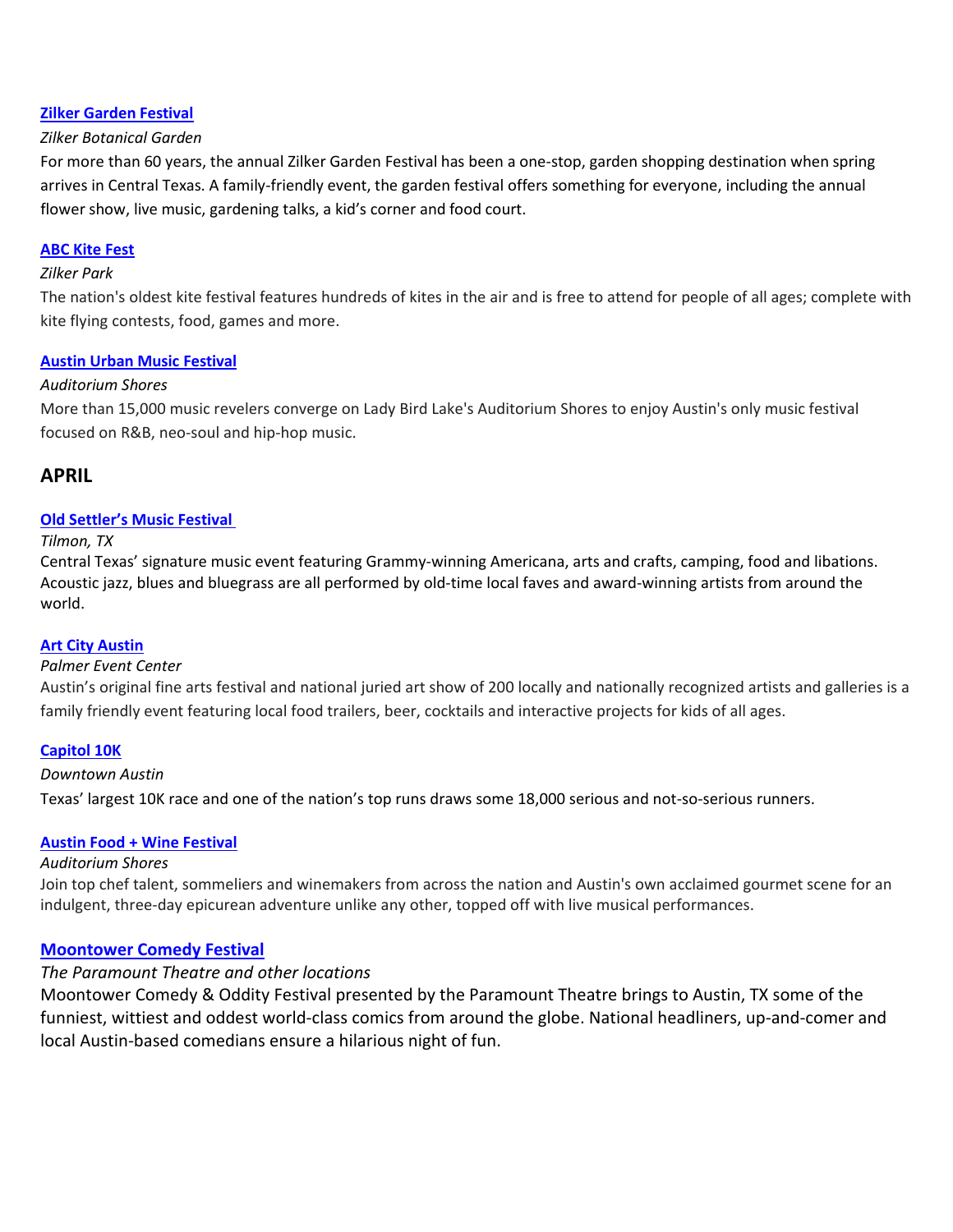## **[Austin Reggae Fest](http://www.austinreggaefest.com/)**

## *Auditorium Shores*

A fundraiser for the Capital Area Food Bank, Reggae Fest features three days of reggae, world and dub talent, along with more than 50 vendors selling food and arts & crafts.

## **[Eeyore's Annual Birthday Party](http://www.eeyores.org/)**

## *Pease Park*

Live music, beer, food, acrobats and costume contests surround this annual gathering of Austin's most eclectic locals. Eeyore's Birthday serves as fundraiser to benefit many local, Austin nonprofits.

## **[MOTOGP™ Grand Prix of the Americas](http://www.circuitoftheamericas.com/motogp)**

## *Circuit of The Americas™*

MotoGP™, the pinnacle of all motorcycle World Championships, joins the roster of racing events at the Circuit of The Americas™ track with a three-day series at the purpose built Grand Prix venue. With the addition of this race, the new circuit is the first North American racing venue to host both two-and four-wheeled World Championship events in one year's time.

## **MAY**

## **[Cine Las Americas International Film Festival](http://cinelasamericas.org/)**

## *Various Locations*

The festival showcases contemporary films and videos from Latin America (North, Central, South America and the Caribbean) and the Iberian Peninsula. Films and videos made by or about Latinos in the U.S. or the rest of the world, as well as films and videos by or about indigenous groups of the Americas are also invited to participate.

## **[Pecan Street Festival](http://pecanstreetfestival.org/) (Spring)**

## *Historic Sixth Street*

A free, family event, the Pecan Street Festival is the oldest and largest art festival in Central Texas. Musicians, food vendors, artists and crafts people turn Sixth Street – historically called Pecan Street – into a lively street fair where there is something for people of all ages.

## **Latino Music [Month](http://www.austinlatinomusic.com/)**

## *Various Venues*

The many Latino music genres are showcased during performances on the Plaza at Austin City Hall each Friday at noon. Other special events throughout the month are presented as well.

## **[Lifetime Capital](http://www.captextri.com/) of Texas Triathlon**

## *Lady Bird Lake, Downtown Austin*

Lifetime Capital of Texas Triathlon attracts all levels of athletes from top ranked professionals to first-time triathletes. The event includes the USA Paratriathlon National Championship, sprint and international distances, First Tri distance and sprint and international distance relays.

## **[Hot Luck Fest](https://www.hotluckfest.com/about)**

## *Around Town*

The Hot Luck: Live Food & Music festival returns to honor the soul, sweat and DIY diversity of the food and music world. The festival is an eat-with-your-fingers picnic and party experience that highlights open-pit feats of culinary know how, and music in your ears that is as thoughtfully created as the food on your plate. Come hungry, thirsty, and bring your dancin' boots.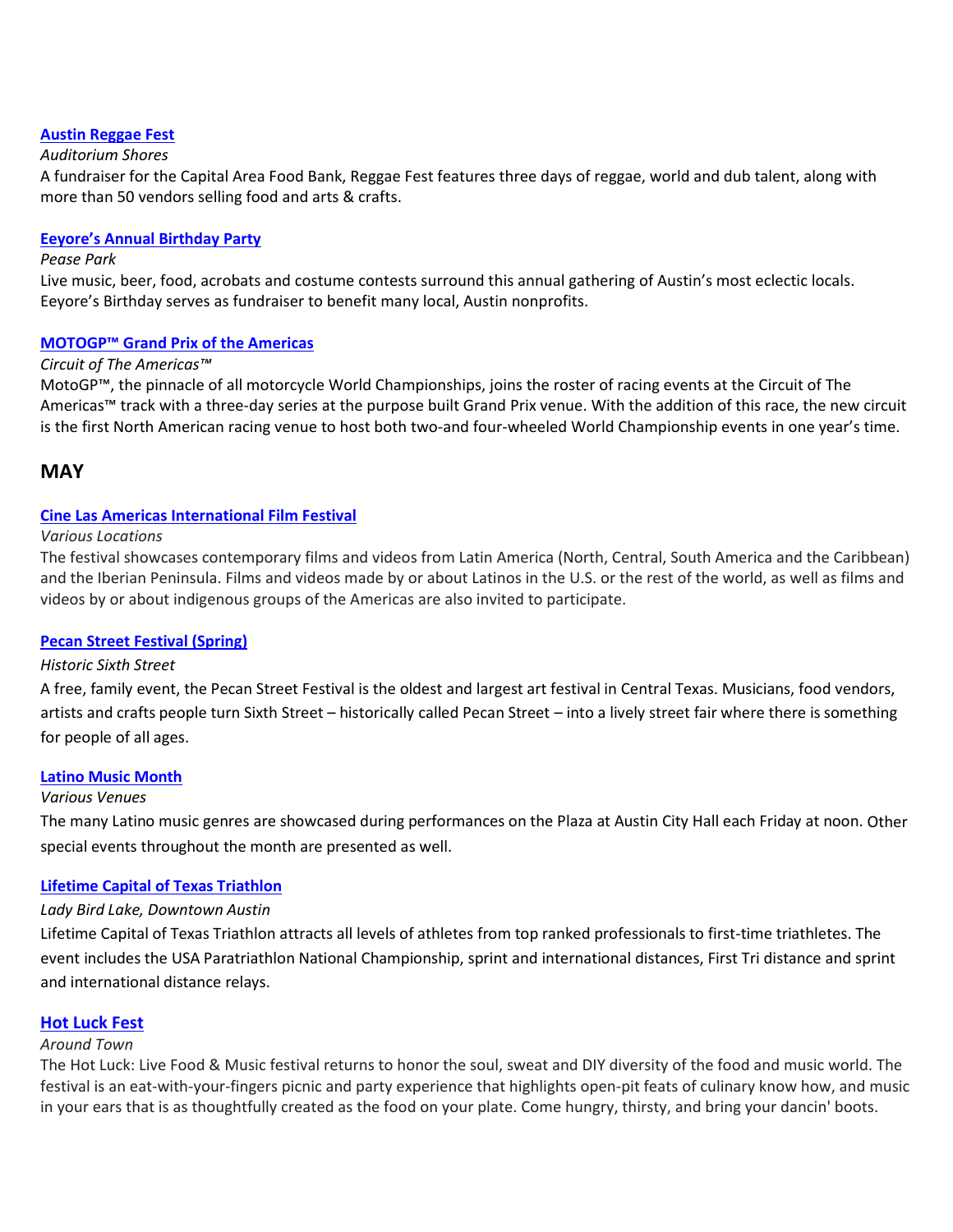## **West [Austin Studio Tour](http://www.westaustinstudiotour.com/)**

## *Across West Austin*

The West Austin Studio Tour is a free, self-guided tour that celebrates Austin's talented and wildly diverse creative community. The public is invited to discover new artistic talent; see working studios; learn about artists' tools, techniques and inspirations; explore galleries and a variety of exhibitions; and immerse themselves in the arts and local business communities.

# **JUNE**

## **[ATX Television Festival](http://www.atxfestival.com/)**

## *Downtown Austin*

ATX Festival is the first festival devoted to Television's history and future. It functions like a traditional film festival with premieres of new series, current hits & cult favorites. ATX Festival also offers access to the industry's leading professionals with cast and creator Q&A's and panels focusing on innovation in both production and content delivery.

## **[Republic of Texas Biker Rally](http://www.rotrally.com/)**

*Travis County Exposition Center & Downtown Austin* The state's largest motorcycle gathering attracts thousands of bikers for rides, parades and music.

## **[Austin Asian American Film Festival](http://aaafilmfest.com/)**

## Around Town

The Austin Asian American Film Festival (AAAFF) promotes Asian and Asian American cultures and experiences through the media arts, showcasing top quality cinema and supporting the creative talents of Asian American artists.

## **[African American Book Festival](http://www.aabookfest.com/)**

## *George Washington Carver Museum*

This free, annual literary event showcases new works by and about African Americans. Notable speakers and authors will discuss their works and facilitate conversations.

## **[Central Texas Juneteenth Celebration](http://www.juneteenthcentraltexas.com/)**

## *MLK Blvd. and other locations*

Juneteenth, also known as "Freedom Day" or "Emancipation Day," is the oldest known African American celebration commemorating the end of slavery. This annual event features a 2K walk/run, parade floats and entertainment and celebration at Rosewood Park.

## **[Fun Stop](https://funstop5k.com/) & 5K Fest**

## *Long Center for the Performing Arts*

Anything is possible at this decade-old Austin extravaganza! Run, skip or race through the streets of downtown Austin wearing the wackiest costume. Unofficially known as "the slowest 5K you will ever run," this race is designed for amusement and fun.

## **JULY**

## **[Fourth of July](http://www.roadwayevents.com/event/symphony-july-4th/) Fireworks and Symphony**

## *Auditorium Shores*

The Austin Symphony hosts an annual concert of patriotic music culminating in a spectacular fi rework display over Lady Bird Lake.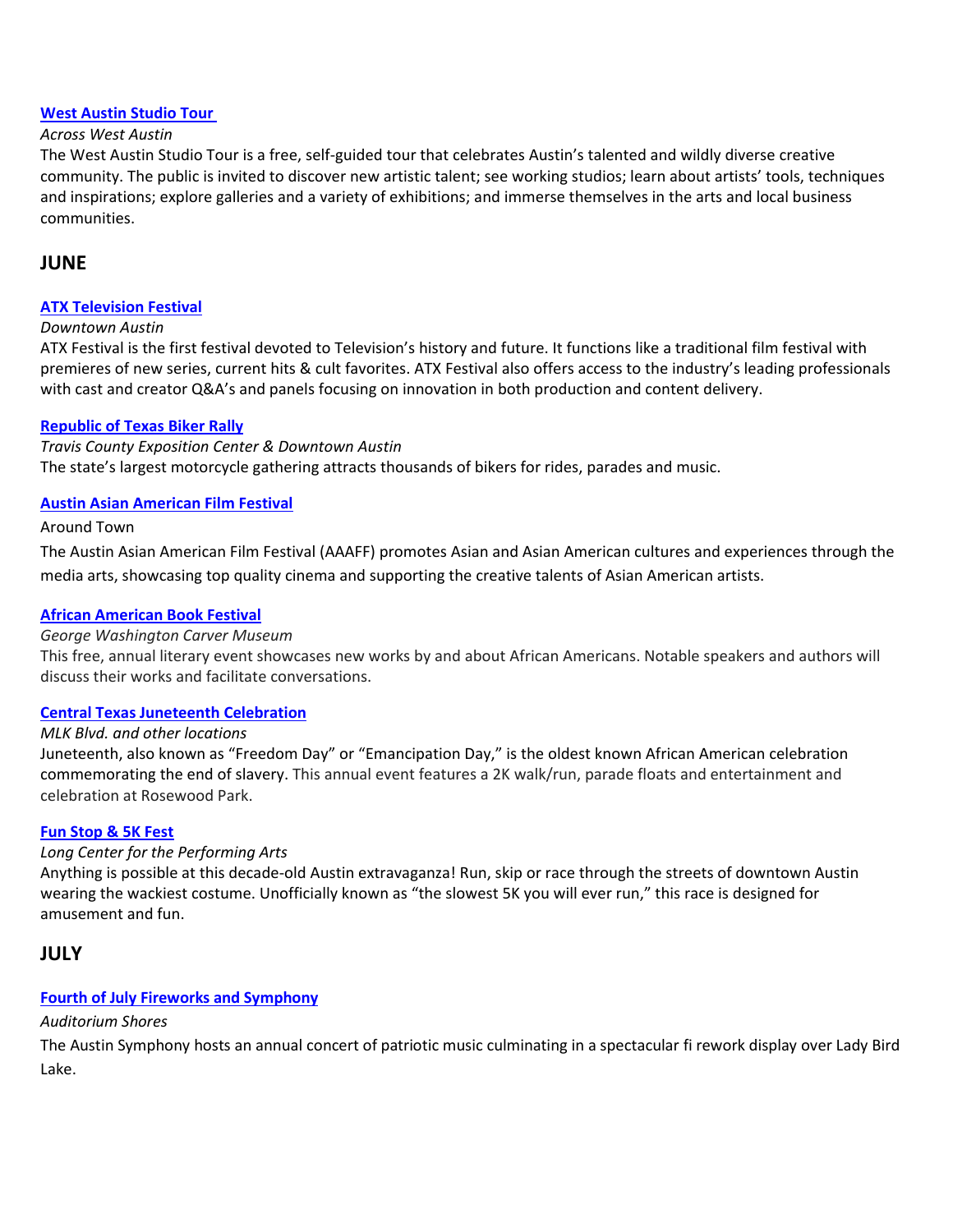## **Hill Country Galleria Independence Day Festival**

## *Hill Country Galleria*

A free celebration of Independence in the Hill Country Galleria, featuring fabulous art, live entertainment and a fireworks display.

# **AUGUST**

## **Austin [Chronicle](http://www.austinchronicle.com/hot-sauce/) Hot Sauce Festival**

## *Fiesta Gardens*

If you wanna' beat the heat this summer then you gotta' eat the heat! Join the Austin Chronicle for one of the world's largest hot sauce festivals with as many as 10,000 spectators each year.

## **Austin Pride [Festival](http://www.austinpride.org/) & Parade**

## *Fiesta Gardens along the shores of Lady Bird Lake*

The PRIDE Festival is the largest annual LGBTQ advocacy and fundraising event in Central Texas. Dozens of non-profit organizations and social clubs use the Festival as a platform to inform and interact with the thousands of attendees. Each year, countless people find new organizations to join, causes to support, and opportunities to volunteer.

## **Bat [Fest](http://www.roadwayevents.com/event/bat-fest/)**

## *Congress Avenue Bridge*

Celebrate this batty event as the world's largest urban bat colony (two million Mexican Free Tail Bats which take up seasonal residence beneath the Ann Richard's Congress Street Bridge) take to the skies for their nightly flight. Enjoy live music, children activities and costume contest

## **[Capital City Black](http://www.capcitybff.com/) Film Festival**

## *Around Town*

CCBFF celebrates African American filmmakers from across the nation and provides a stage for burgeoning talent. This festival packs in the fun with four-days of events, seminars, parties, screenings and more.

## **SEPTEMBER**

## **[All Genders, Lifestyles and Identitites](http://agliff.org/) Film Festival (aGLIFF)**

## *Around Town*

aGLIFF is the oldest and largest gay and lesbian [film fest](https://www.austintexas.org/film-commission/festivals/) in the Southwest and the largest LGBTQ cultural event in Austin. Experience the festival in September and watch for monthly screenings around town.

## **[Austin Museum Day](http://www.austinmuseums.org/museumday/)**

## *Museums Across Austin*

Organized by the Austin Museum Partnership, this special day features free exhibitions and activities at participating Austin-area museums and cultural sites.

## **[Fantastic Fest](http://www.fantasticfest.com/)**

## *Alamo Drafthouse*

Fantastic Fest is the largest genre film festival in the U.S., specializing in horror, fantasy, sci-fi, action and just plain fantastic movies from around the world.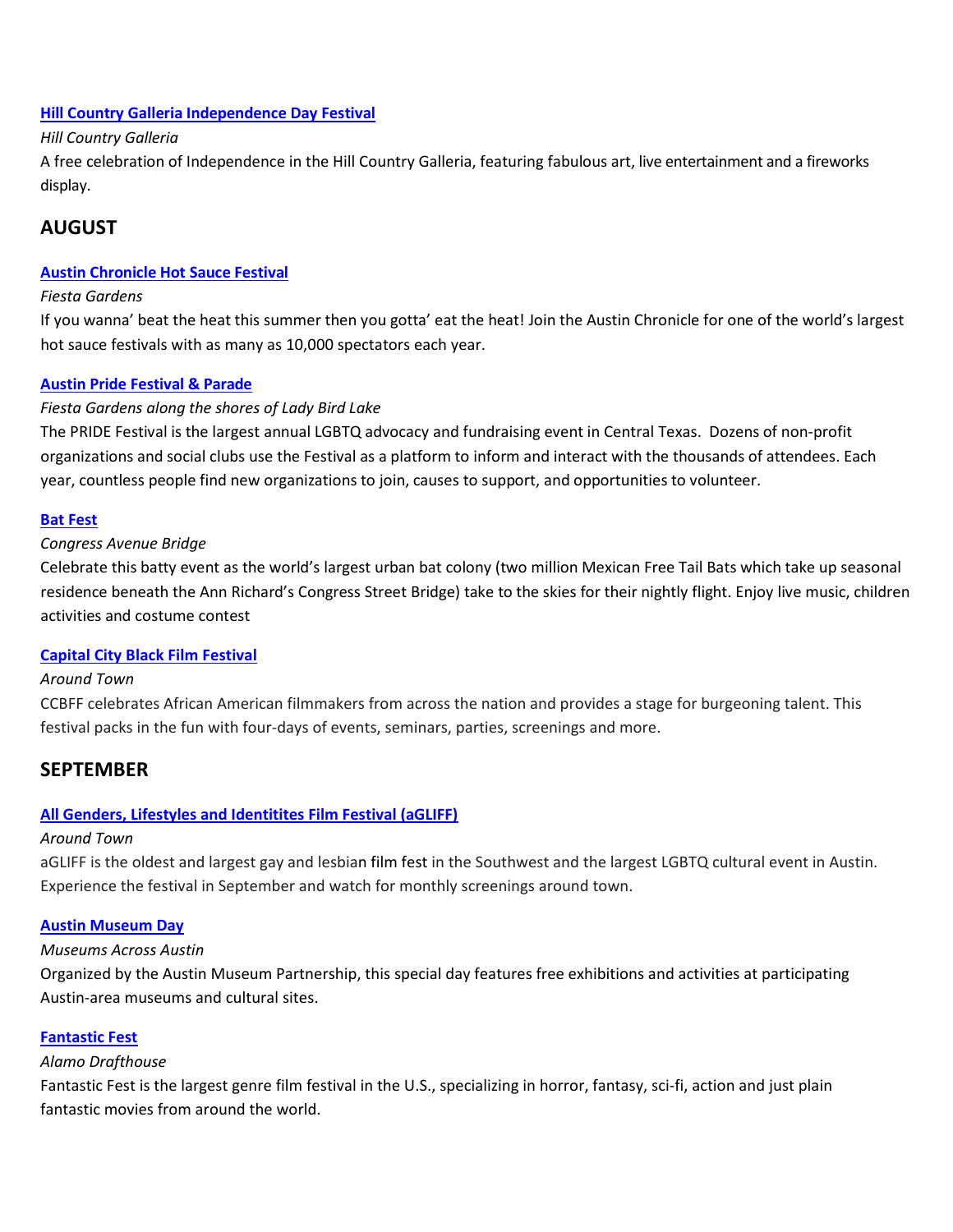## **[Free Day of Yoga](http://www.freedayofyoga.com/)**

## *Across Austin*

All day long, participating studios across the Austin area offer free classes as an opportunity for every age and fitness level.

## **[Out of Bounds Comedy Festival](http://www.outofboundscomedy.com/)**

#### *Various Locations*

Comedians from around the country show Austinites their comedy chops and throw down in a mini-golf tourney.

## **[Pecan Street Festival \(Fall\)](http://pecanstreetfestival.org/)**

## *Sixth Street Austin*

A free, family event, the Pecan Street Festival is the oldest and largest art festival in Central Texas. Musicians, food vendors, artists and crafts people turn Sixth Street – historically called Pecan Street – into a lively street fair where there is something for people of all ages.

## **[Texas Craft Brewers Festival](http://www.texascraftbrewersfestival.org/)**

## *Fiesta Gardens*

The Texas Craft Brewers Fest is the largest beer festival for and by Texas Brewers. This annual event features the best of Texas craft beer and displays the thriving beer community across the Lone Star State.

## **[Zilker Relays](http://www.zilkerrelays.com/)**

#### *Zilker Park*

The Zilker Relays is a 10-mile team race. Each participant runs a 2.5 mile loop from one central festival/transition area. The team concept of the Zilker Relays is not unique, but the combination of a relay, festival home base, drinks and music, make this experience a favorite for runners of all calibers and ages.

## **[Oktoberfest](http://www.austoberfest.com/)**

## *German Free School*

Live music, food, a biergarten, kid's activities and more at the German Free School.

## **OCTOBER**

## **[Austin City Limits Music Festival](http://www.aclfestival.com/)**

## *Zilker Park*

One of the country's largest celebrations of live music, this two weekend, six-day festival brings the magic of the famed public TV series "Austin City Limits" outside the studio and into Austin's most beloved park. More than 150 musical acts will take over eight stages along with local food vendors, brewers, artists and pop-up shops and artists.

## **[Austin Film Festival](http://www.austinfilmfestival.com/)**

## *Paramount Theatre and various locations*

Recognized as one of the top film festivals in the country, this cinematic event shines the spotlight on top-billed films and Indies alike.

## **[Dia de Los Muertos Music Festival](http://www.austindiadelosmuertos.com/)**

## *Fiesta Gardens*

The cultural celebration will feature renowned recording artists in the Latin and Texas music industries. The family-friendly festival will offer local food and beverages, cultural performances, Kids Zone activities and more.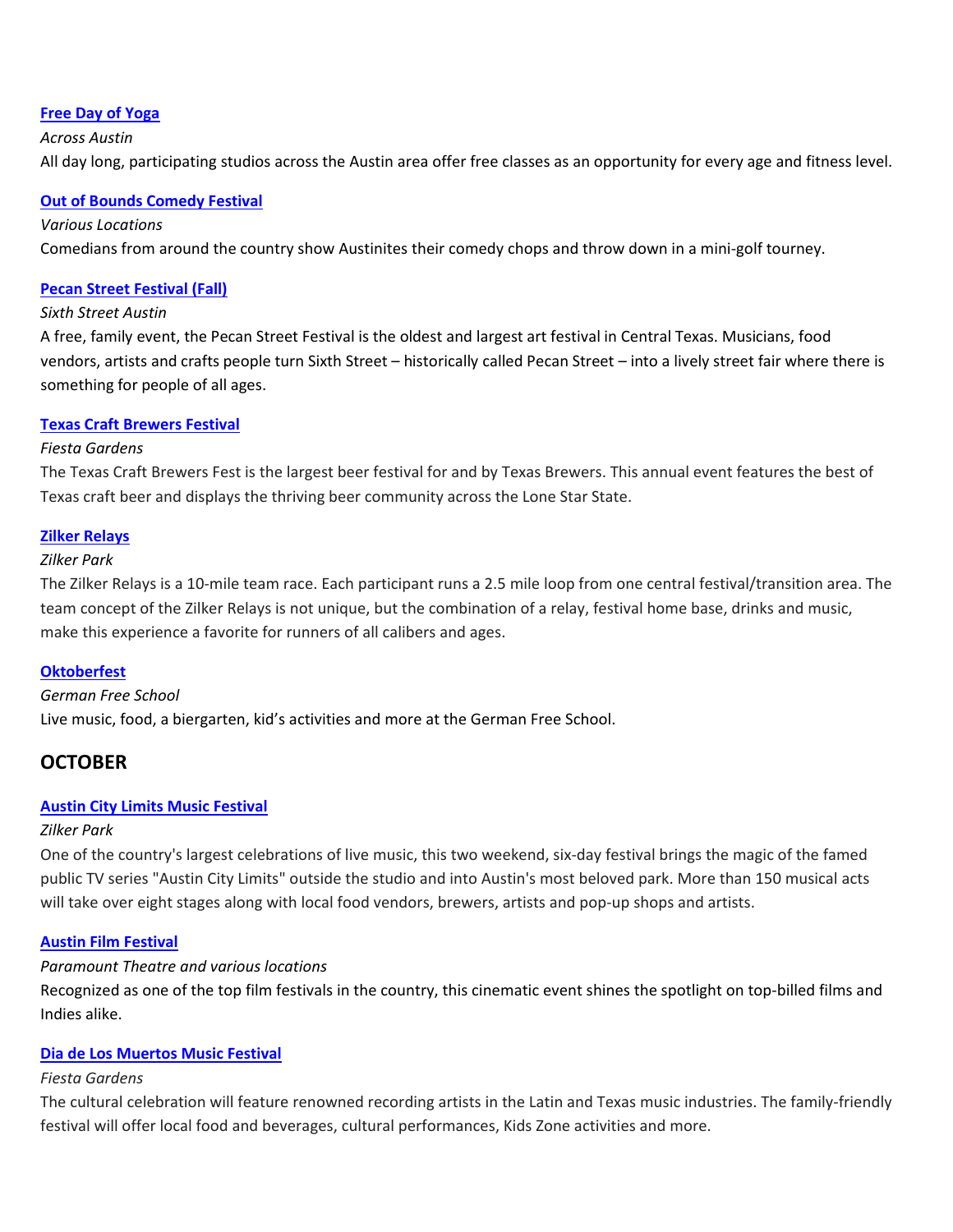## **[Oktoberfest](http://www.germantexans.org/)**

## *German Free School*

The German-Texan Heritage Society holds this annual festival, featuring live music, food, a biergarten, kid's activities and more at the historic German Free School.

## **[Texas Fireworks Dia de los Muertos Celebration](http://planetktexasfireworks.com/)**

#### *Kreig Baseball Field*

Light up your Halloween night with pyrotechnics at Kreig Softball Fields, presented by Planet K.

## **[Texas Teen Book Festival](http://www.texasbookfestival.org/)**

## *St. Edward's University*

The Texas Book Festival has evolved into one of the premier literary events in the country and hosts about 250 authors each year. More than 40,000 book lovers of all ages attend the Festival annually, enjoying readings, panel discussions, signings, cooking demonstrations, live music, local food, YA authors, children's activities and exhibiting vendors from across the state.

## **NOVEMBER**

## **Texas Monthly [BBQ Festival](https://tmbbq.com/)**

## *City Terrace at The Long Center*

This tasty festival only has four rules: muster as many of Texas' best BBQ joints as possible; have them serve up their specialties, side-by-side; let smoke and sauce fly for five intoxicating hours; and finally, let The People decide who made the best goods.

## **[Levitation](https://levitation-austin.com/levitation-nov-7-10-2019-austin-texas/) Fest**

## *Red River Cultural District*

Mark your calendars, LEVITATION will return to Austin this November. Enjoy a weekend full of live music, psychedelic light shows and more.

## **Austin Celtic [Festival](http://www.austincelticfestival.com/)**

## *Fiesta Gardens*

This annual festival is also the largest gathering of Celts in Central Texas. The event is home to four stages of Irish, Scottish and Breton music, dance, sports, storytelling, workshops and more.

## **[Austin Powwow](http://www.austinpowwow.net/)**

## *Travis County Exposition Center*

For more than 25 years, the Austin Powwow features music, dancing, food and arts & crafts in celebration of American Indian Heritage.

## **Blue [Genie Art](https://bluegenieartbazaar.com/) Bazaar**

## *6100 Airport Blvd.*

The Blue Genie Art Bazaar is a unique holiday art show held in Austin, Texas. The Bazaar features handmade artwork & gifts from over 200 local & regional artists – with a portion of proceeds going to Make-A-Wish® Foundation.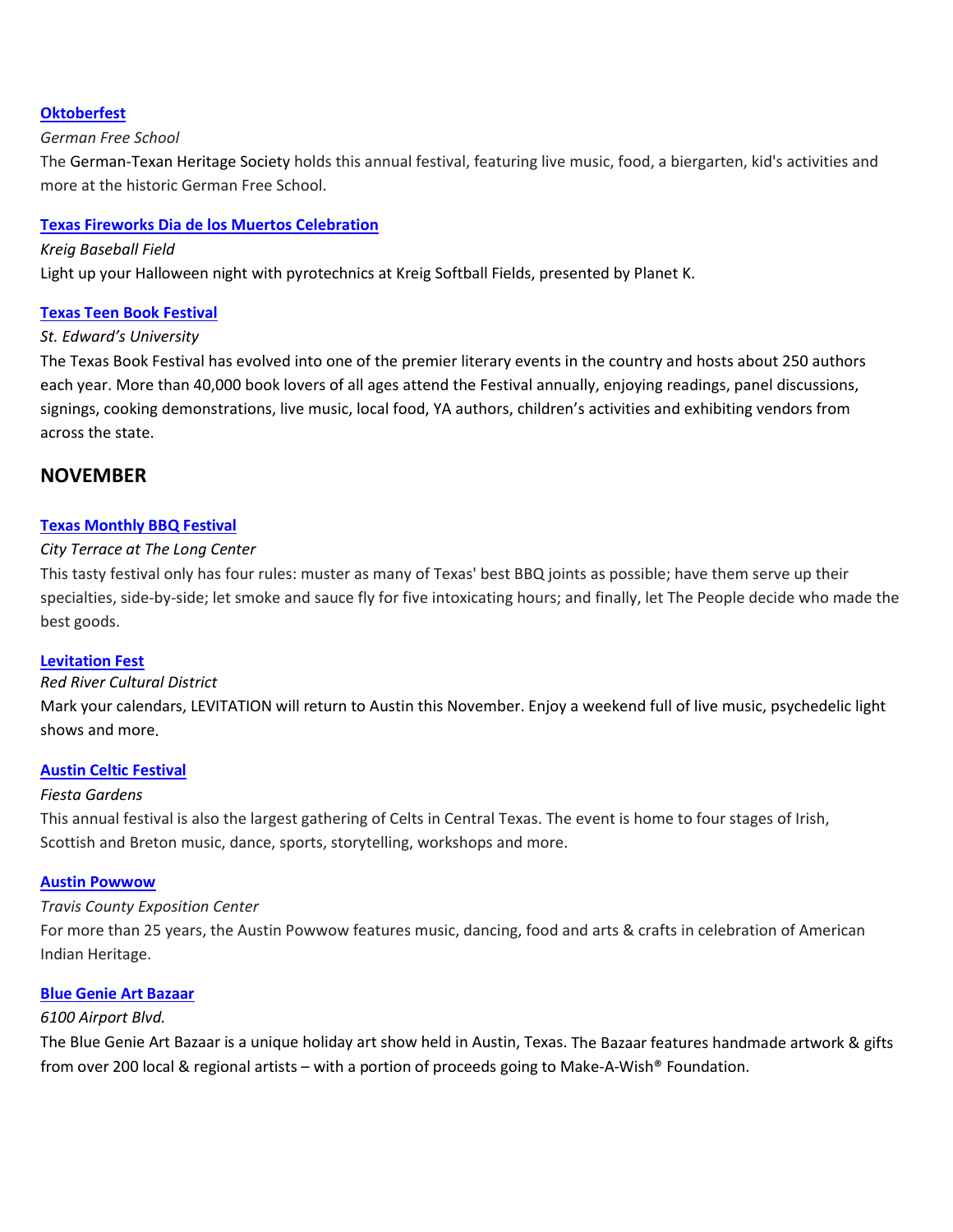## **[Christmas at the Caswell House](https://www.austinjuniorforum.org/?nd=caswell-flyer&und=135)**

### *Caswell House Austin*

Christmas at the Caswell House has been an Austin community tradition since 1983. The Austin Junior Forum transforms this historic home into a winter wonderland.

## **Chuy's [Christmas](http://www.chuysparade.com/) Parade**

## *Congress Avenue*

This spirited holiday parade features a procession of giant balloons, marching bands, vintage cars, celebrities and floats to usher in the season of giving.

## **East [Austin Studio](http://east.bigmedium.org/) Tour**

*Various Locations*

More than 70 Eastside studios open their doors for the public's viewing and purchasing pleasure.

## **Formula [1 United States Grand Prix](http://www.circuitoftheamericas.com/f1-2019)**

## *Circuit of The Americas*™

Drivers will be in Austin competing in the Formula 1 United States Grand Prix this fall. Built around a state-of-the-art 3.4 mile circuit track with capacity for 120,000 fans and an elevation change of 133 feet, the facility is designed for any and all classes of racing – from motor power to human power.

## **[Texas Book Festival](http://www.texasbookfestival.org/)**

## *Texas State Capitol*

The Texas Book Festival has evolved into one of the premier literary events in the country and hosts about 250 authors each year. More than 40,000 book lovers of all ages attend the Festival annually, enjoying readings, panel discussions, signings, cooking demonstrations, live music, local food, YA authors, children's activities and exhibiting vendors from across the state.

## **[Turkey](http://thundercloud.com/turkey-trot/) Trot**

## *The Long Center*

ThunderCloud Subs' 5-mile run/1-mile walk is a good way to work up a Thanksgiving appetite.

## **[Zilker Tree Lighting](http://austintrailoflights.org/)**

## *Zilker Park*

This Austin tradition is continuing its 50+ year run of light displays, interactive shows and holiday-themed walkthroughs.

## **DECEMBER**

## **Armadillo [Christmas](http://www.armadillobazaar.com/) Bazaar**

## *Palmer Events Center*

Shades of old Austin are reflected at this market with eclectic gift and local entertainment from more than 160 artist and merchants.

## **[Cherrywood](http://www.cherrywoodartfair.org/) Art Fair**

## *Maplewood Elementary*

This neighborhood fundraiser benefits the eastside arts scene. Enjoy local food artisans, live music, 80+ artists, kids crafts and a silent auction at the annual event.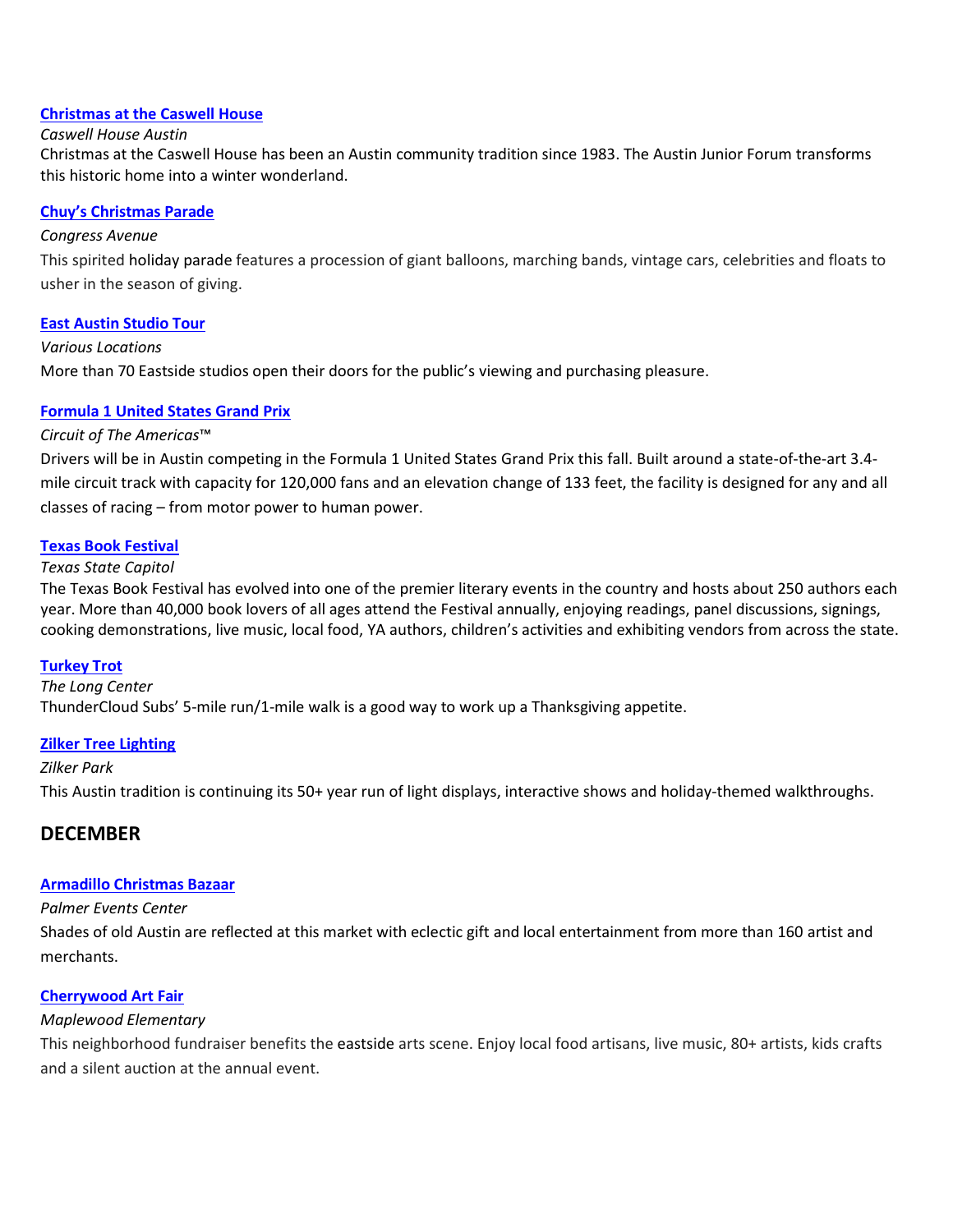## **[German-Texan Heritage](http://germantexans.org/festivals/christmas-market/) Society Christmas Market**

## *German Free School*

The German-Texan Heritage Society's annual market offers shoppers handmade, imported crafts, decorations, ornaments and more. Browse the market, visit Sankt Nikolas, listen to traditional German Christmas music and enjoy a cup of Glühwein (hot spiced wine), gingerbread cookies and other sweet baked treats.

## **Holiday Sing-Along & [Downtown Stroll](http://www.downtownaustin.com/holiday-stroll)**

## *Texas State Capitol*

Join hundreds caroling in front of the Capitol as the tree is lit before heading down Congress Avenue for live music, shopping, art and much more.

## **[Luminations](http://www.wildflower.org/luminations/) at the Wildflower Center**

## *Lady Bird Johnson Wildflower Center*

Thousands of luminaries and twinkling lights turn the center into a holiday wonderland during Luminations, an Austin holiday tradition.

## **Trail [of Lights](http://www.austintrailoflights.org/)**

## *Zilker Park*

The Austin Trail of Lights is part of the Austin experience, lighting up the season with a celebration of community, memories and fun. With a beautiful array of lights the tree is lit following a 5k run, which allows the Trail of Lights to be lit and showcased.

## **[Winter Wonderland](http://www.circuitoftheamericas.com/winter-wonderland) at The Circuit**

## Circuit of the Americas

Millions of lights illuminate a magical world of holiday amusement at Circuit of The Americas. There is something for everyone to experience and enjoy including a Skating Rink, Human Snow Globe, Singing Trees, Petting Zoo, Camel Rides, Santa's Workshop, Carnival Rides, Hot Air Balloon Float, Merry Movies on The Lawn, Delectable Food, Shopping Galore, Tunnel of Lights and much more.

## **[Austin's](http://austinsnewyear.com/) New Year**

## *Auditorium Shores*

This alcohol-free, family-friendly event celebrates the diversity and creativity of the city with visual art installations, jugglers, storytellers, fire dancers and other festive performances.

# **AUSTIN [MUSIC FESTIVALS](http://www.austintexas.org/visit/music-scene/festivals/)**

# **JANUARY– MARCH**

[Free Week](https://www.austintexas.org/event/free-week-2018/328527/) [Carnaval Brasileiro](http://sambaparty.com/) [SXSW®](https://www.sxsw.com/) [Rodeo Austin](https://rodeoaustin.com/)

## **APRIL– JUNE**

[Austin Reggae Fest](http://www.austinreggaefest.com/) [Hot Luck Fest](https://www.hotluckfest.com/about) [Old Settlers Music Festival](https://oldsettlersmusicfest.org/) [Urban Music Festival](https://urbanmusicfest.com/) [Spring Pecan Street](http://pecanstreetfestival.org/) Festival **JULY– SEPTEMBER** [Fourth of July Fireworks & Symphony](http://www.austinsymphony.org/) [Fall Pecan Street Festival](http://pecanstreetfestival.org/)

## **OCTOBER– DECEMBER** [Austin City Limits Music Festival](https://www.aclfestival.com/) [Armadillo Christmas Bazaar](http://www.armadillobazaar.com/) **[Levitation](http://www.levitation-austin.com/)**